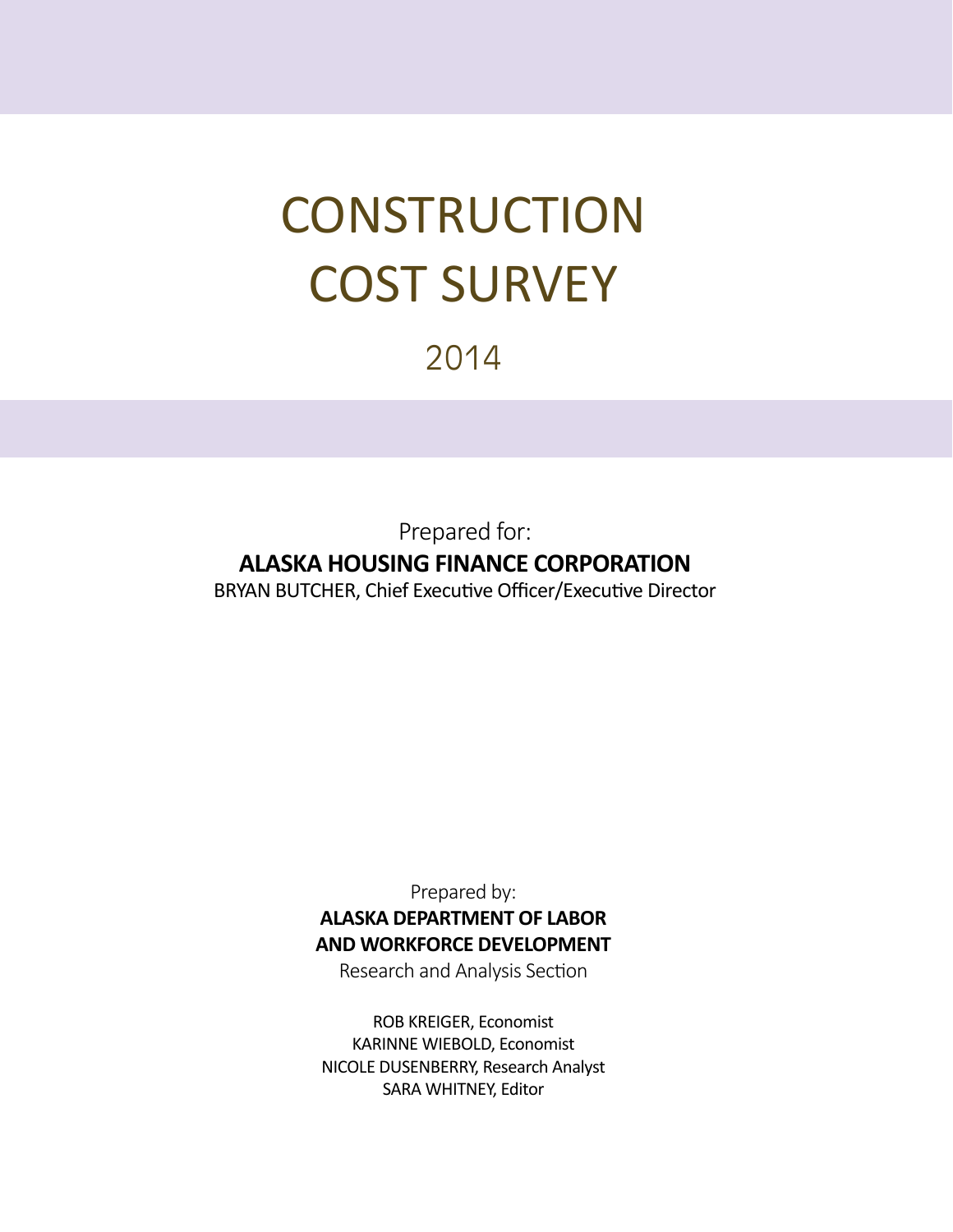## **Introduction**

In January, the Alaska Department of Labor and Workforce Development's Research and Analysis Section conducted the 22nd annual construction cost survey on behalf of the Alaska Housing Finance Corporation. We conduct this survey of building supply, concrete, and shipping companies to determine the cost of a market basket of construction materials in communities throughout Alaska. The survey collects contractor pricing for a market basket of materials determined by the design of a model home. This market basket represents approximately 30 percent of the materials used in the model home; however, it does not represent 30 percent of the total cost to build the model home. The artist renderings on page 3 show the floor plan of the model house this survey uses.

The market basket allows us to compare costs among the urban communities of Anchorage, Fairbanks, Juneau, Kenai, Ketchikan, Kodiak, Sitka, and Wasilla as well as the rural communities of Barrow, Bethel, and Nome. In addition to the market basket materials, suppliers report the cost of doors and windows for the model home and shipping companies provide the cost of transporting the market basket materials from Seattle to each community. A complete list of the market basket items and their specifications is included in the tables that begin on page 12.

Construction techniques, building requirements, and styles vary greatly from region to region. Metal roofing, which is more common in rural areas, is substituted for asphalt shingles in Barrow, Bethel, and Nome's market baskets. Costs for the three rural areas surveyed exclude concrete and rebar, as pilings support houses above permafrost in these locations instead of slab foundations. Unless otherwise specified, the market basket prices quoted exclude concrete, rebar, doors, and windows.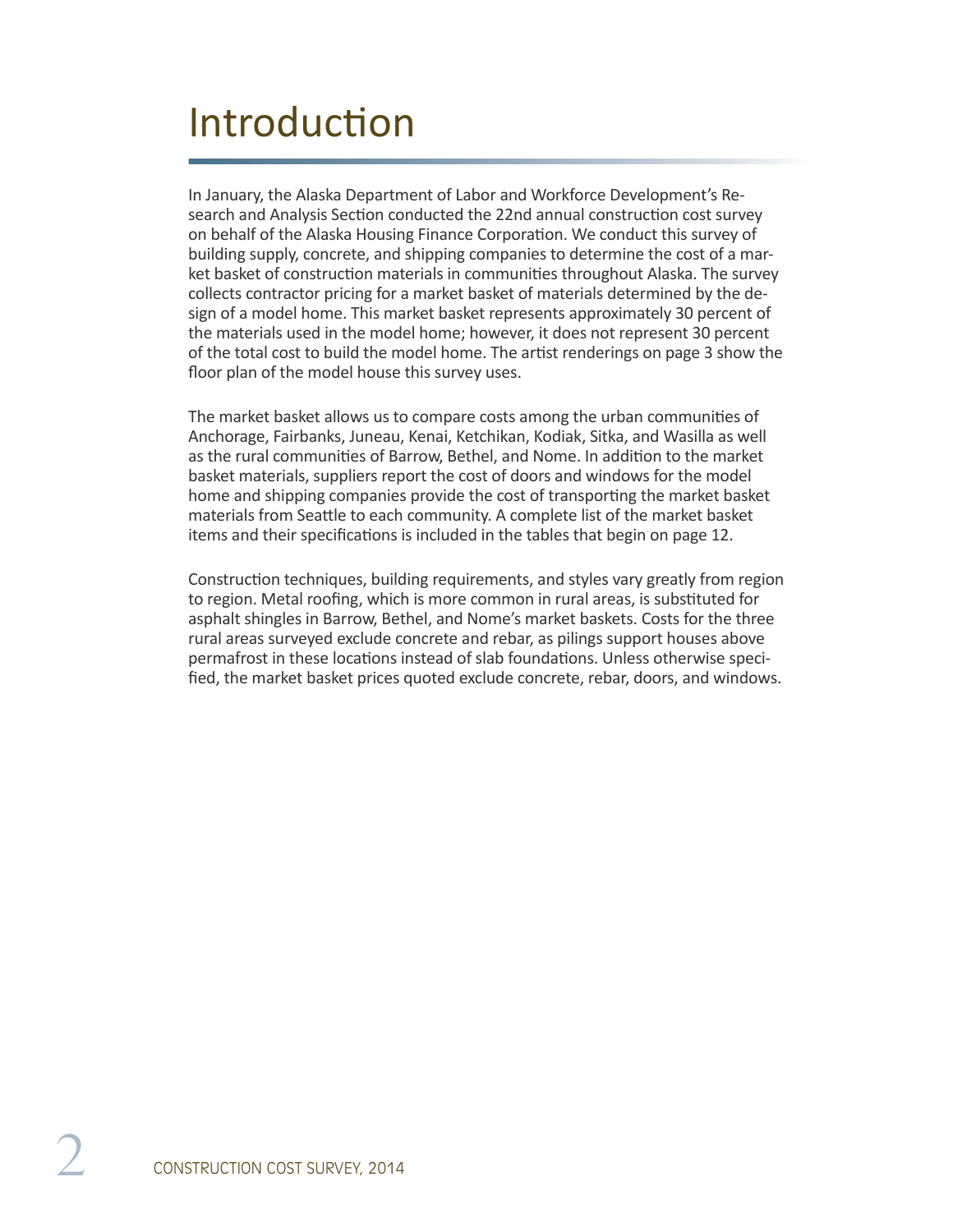#### Model Home



#### FRONT ELEVATION



Floor Plan 1923 SQ. FT.

Note: Seattle prices include asphalt shingles. Rural areas include metal roofing instead of asphalt shingles.

*Source: Alaska Department of Labor and Workforce Development, Research and Analysis Section, Construction Cost Survey 2014*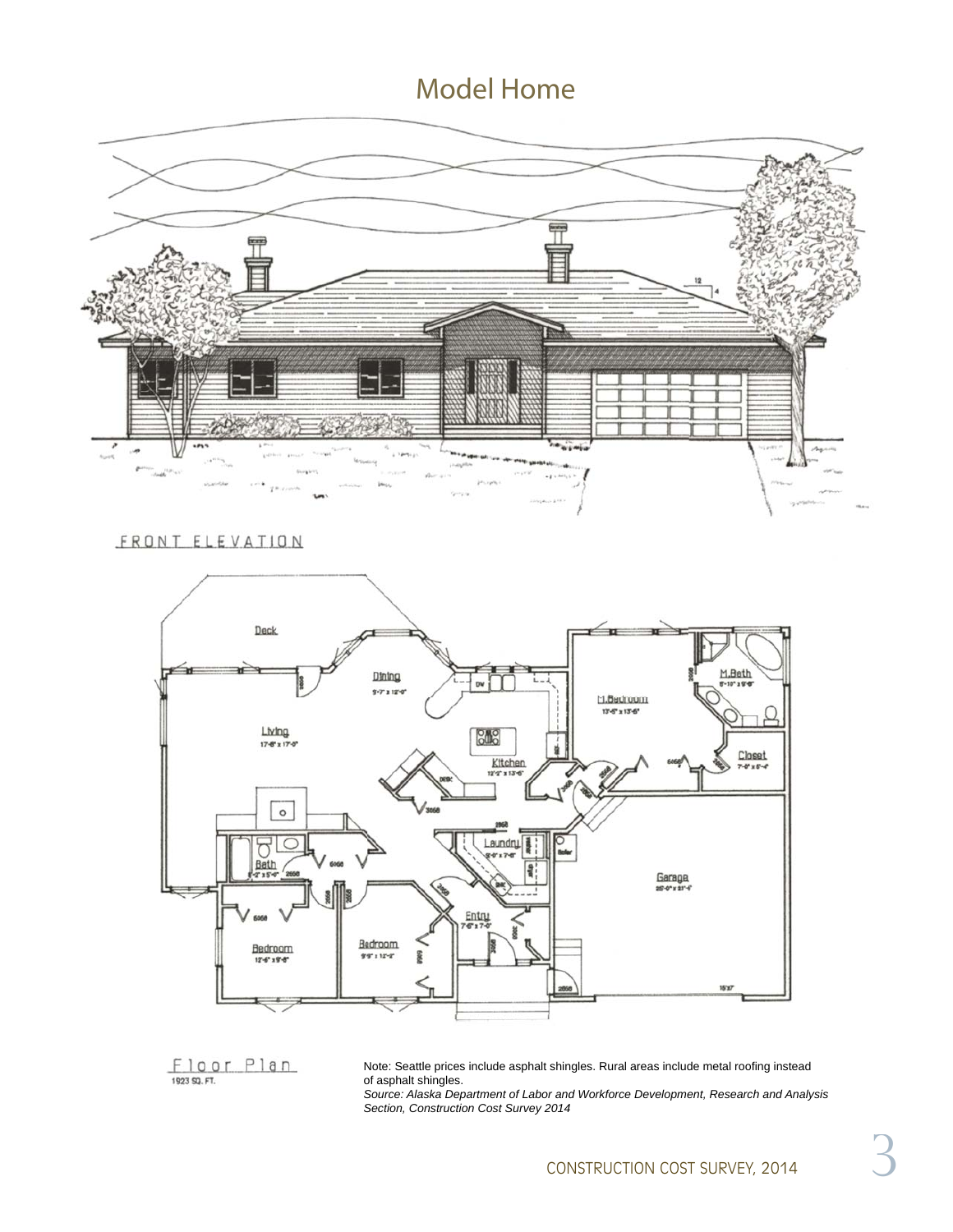## Comparing 2014 to 2013

#### **Average Cost of Market Basket, 2014**

Urban and Rural Residential Construction (without concrete, rebar, doors, or windows), Alaska and Seattle Suppliers



<sup>1</sup>Rural areas include metal roofing instead of asphalt shingles. *Source: Alaska Department of Labor and Workforce Development, Research and Analysis Section, Construction Cost Survey 2014*

## Alaska Market Baskets

- The market basket cost of construction materials in Alaska increased 4 percent overall, the same percentage as last year.
- The overall market basket cost increased in eight of the 11 surveyed locations. Increases ranged from less than 1 percent in Kenai to 17 percent in Kodiak. Costs in Anchorage and Ketchikan fell less than 1 percent while Sitka's fell 10 percent.

## Seattle Market Basket

- Nine of 15 items increased in cost this year, and Seattle's overall total increased 5 percent to \$22,476. This is a 16 percent increase (\$3,033) from two years ago.
- The five most expensive items in Seattle increased this year by a combined \$859, less than the year before (\$1,517).

### Concrete

• In 2014, the price of concrete rose in four areas, fell in one, and remained the same in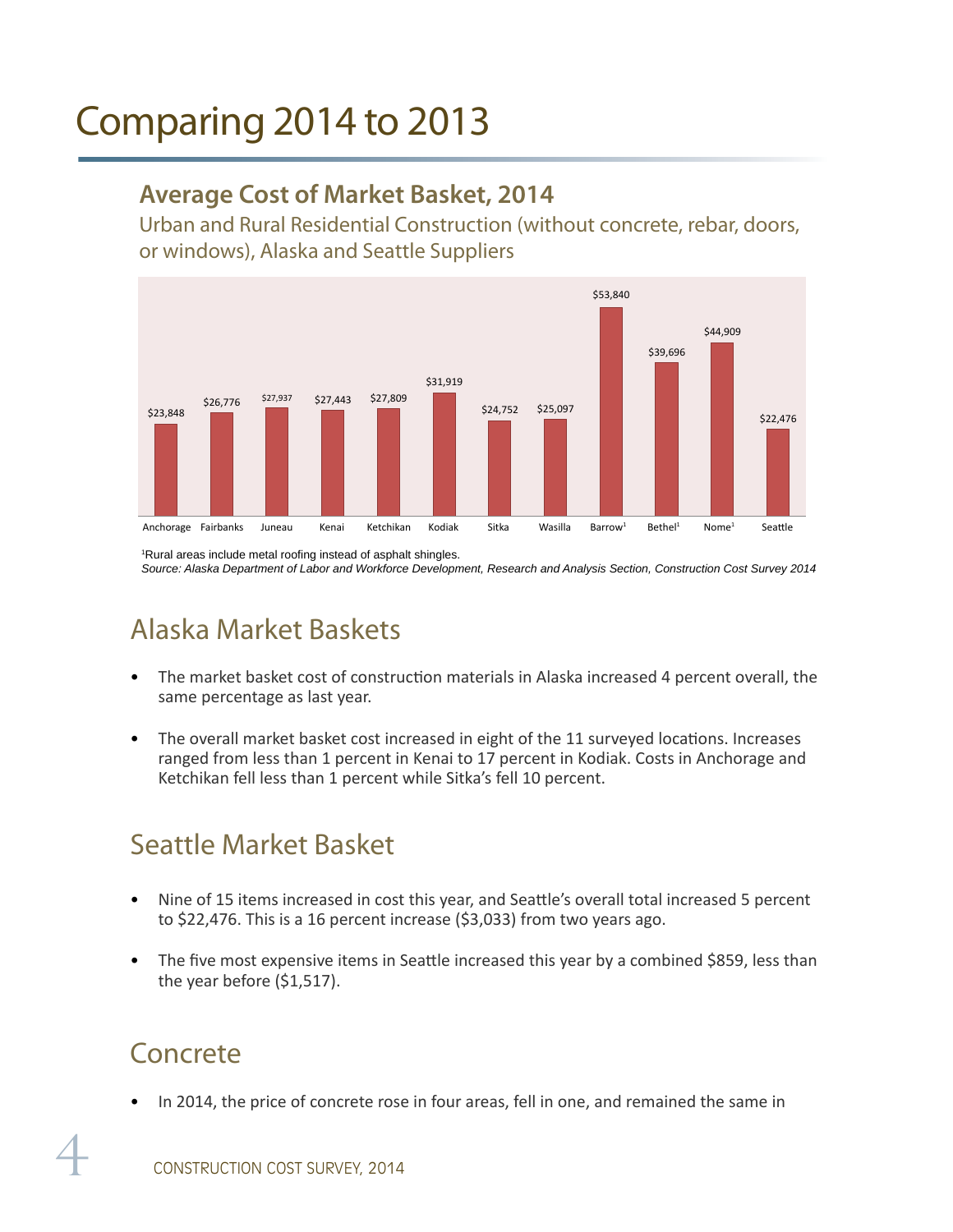three. Increases ranged from 1 percent (Kenai) to 8 percent (Wasilla). Prices declined by 1 percent in Juneau. Concrete prices held steady in Ketchikan, Kodiak, and Sitka.

• Fairbanks was the least expensive location for concrete this year (\$3,361), followed closely by Wasilla (\$3,449). Kodiak continued to top the list at \$7,020, with Sitka and Juneau next in line with \$6,045 and \$5,445 respectively.

#### Rebar

- The price of rebar went down in five of the eight urban locations. Prices fell between 1 percent (Juneau) and 14 percent (Sitka). Price increases ranged from 1 percent in Kenai to 22 percent in Wasilla.
- In the two most expensive areas, Fairbanks, (\$992) and Sitka (\$962), the cost of rebar dropped from last year when these were the only two surveyed areas to exceed \$1,000.
- Last year, the price for rebar in Anchorage rose 51 percent (to \$991); this year, rebar fell 12 percent in Anchorage, to \$870.
- Juneau had the least expensive rebar at \$718, 28 percent less than the most expensive location (Fairbanks).
- The price of rebar in Seattle increased by \$44, or 6 percent, to \$734. Only Juneau's price was lower.

#### Doors and Windows

- The total cost of doors and windows increased in nine of 11 locations in 2014. The increases ranged from 1 percent in Nome to 35 percent in Wasilla.
- Bethel overtook Kodiak as the most expensive surveyed location for doors and windows, at \$6,507 versus \$5,700. Doors and windows cost more than \$5,000 in three locations: Bethel, Kodiak, and Barrow.
- After falling 31 percent in 2013, doors and windows in Anchorage continued to be the least expensive at \$3,152 this year, although prices went up 5 percent.
- The price of doors and windows fell the most in Ketchikan, with a 21 percent drop to \$4,101.

## Shipping Costs from Seattle

• In 2014, transportation costs increased in all areas. The percentage increases ranged from 4 percent in Juneau to 18 percent in Kenai.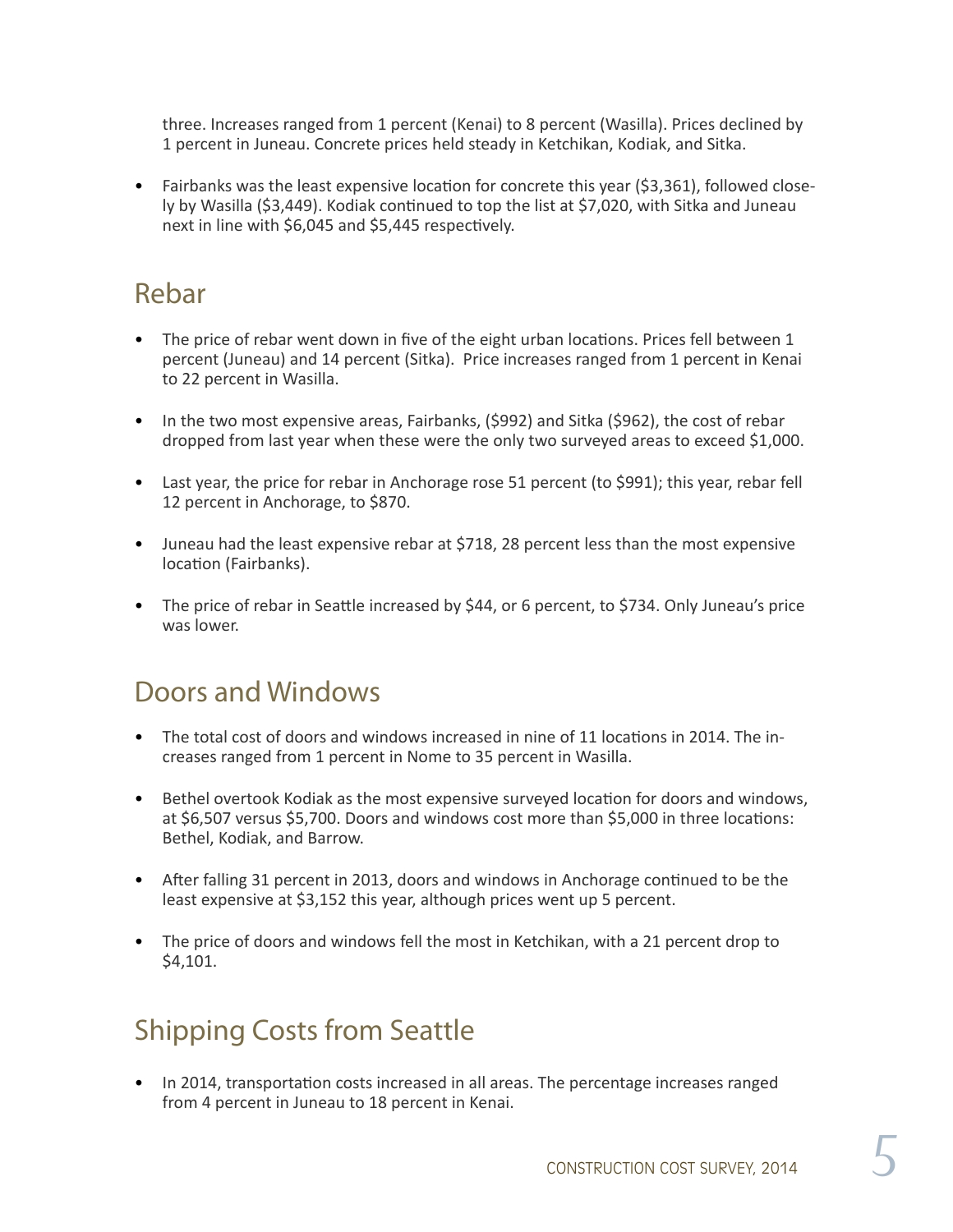- In Sitka, Wasilla, Kenai, Fairbanks, Kodiak, and Barrow, the costs of transporting building materials went up by more than \$1,000.
- Shipping overall (to all locations combined) increased by  $$14,325$  substantially more than in 2013, when overall shipping costs decreased by a combined \$1,432, and more similar to the 2012 increase of \$8,191.

#### **Average Cost of Market Basket, 2012 to 2014**

Urban and Rural Residential Construction (without concrete, rebar, doors, or windows), Alaska and Seattle Suppliers



<sup>1</sup>Rural areas include metal roofing instead of asphalt shingles.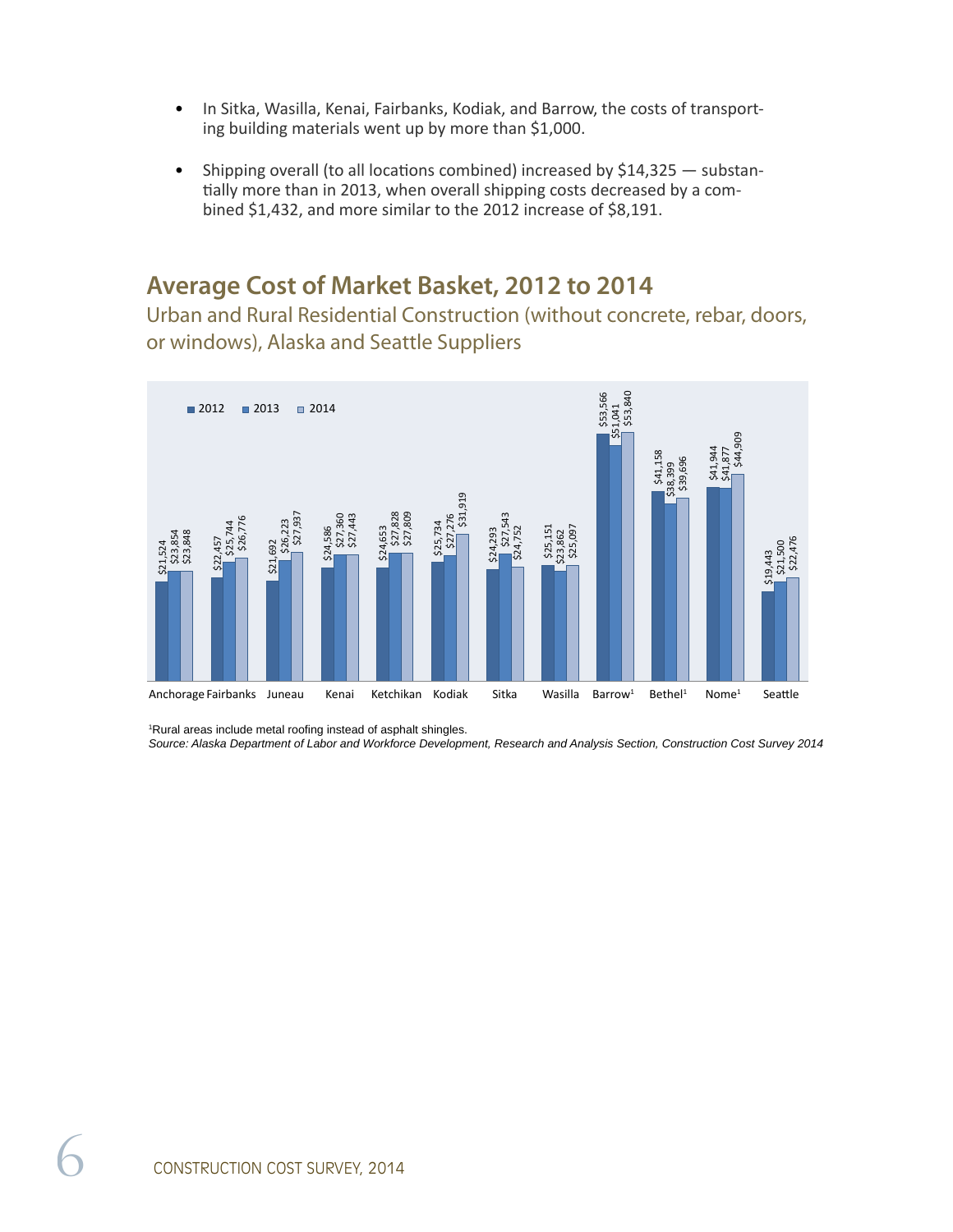# Construction Costs Around the State

Building materials cost more in rural areas than urban areas, and more in northern Alaska than in Southcentral and Southeast. The main reason for this disparity is the added expense of transportation; generally, the costs of a community's building materials increase the farther it is from Seattle.

- Statewide, the market basket cost ranged from a low of \$23,848 in Anchorage to a high of \$53,840 in Barrow.
- Kodiak returned to its usual position as the most expensive urban location, after seceding to Ketchikan last year, with a market basket cost of \$31,919.
- Prices increased in all three rural locations (Barrow, Bethel, and Nome). The greatest increase was in Nome, where prices rose 7 percent or by \$3,032.
- The disparity between the most expensive urban location (Kodiak) and the least expensive rural location (Bethel) shrank 26 percent to \$7,777.
- The greatest market basket price increase in 2014 was in Kodiak, where higher prices for 13 of 15 items resulted in an overall rise of 17 percent or \$4,643.
- The price of R-38 insulation increased more than 30 percent in Kodiak (37 percent), Barrow (36 percent), and Nome (34 percent). Survey wide, the price of R-38 insulation increased 15 percent.
- The cost of R-21 insulation increased more than 20 percent in five communities: Fairbanks, Kenai, Kodiak, Wasilla, and Barrow.
- The price dropped for nine out of 15 market basket items in Sitka, resulting in a 10 percent drop in its market basket cost this year.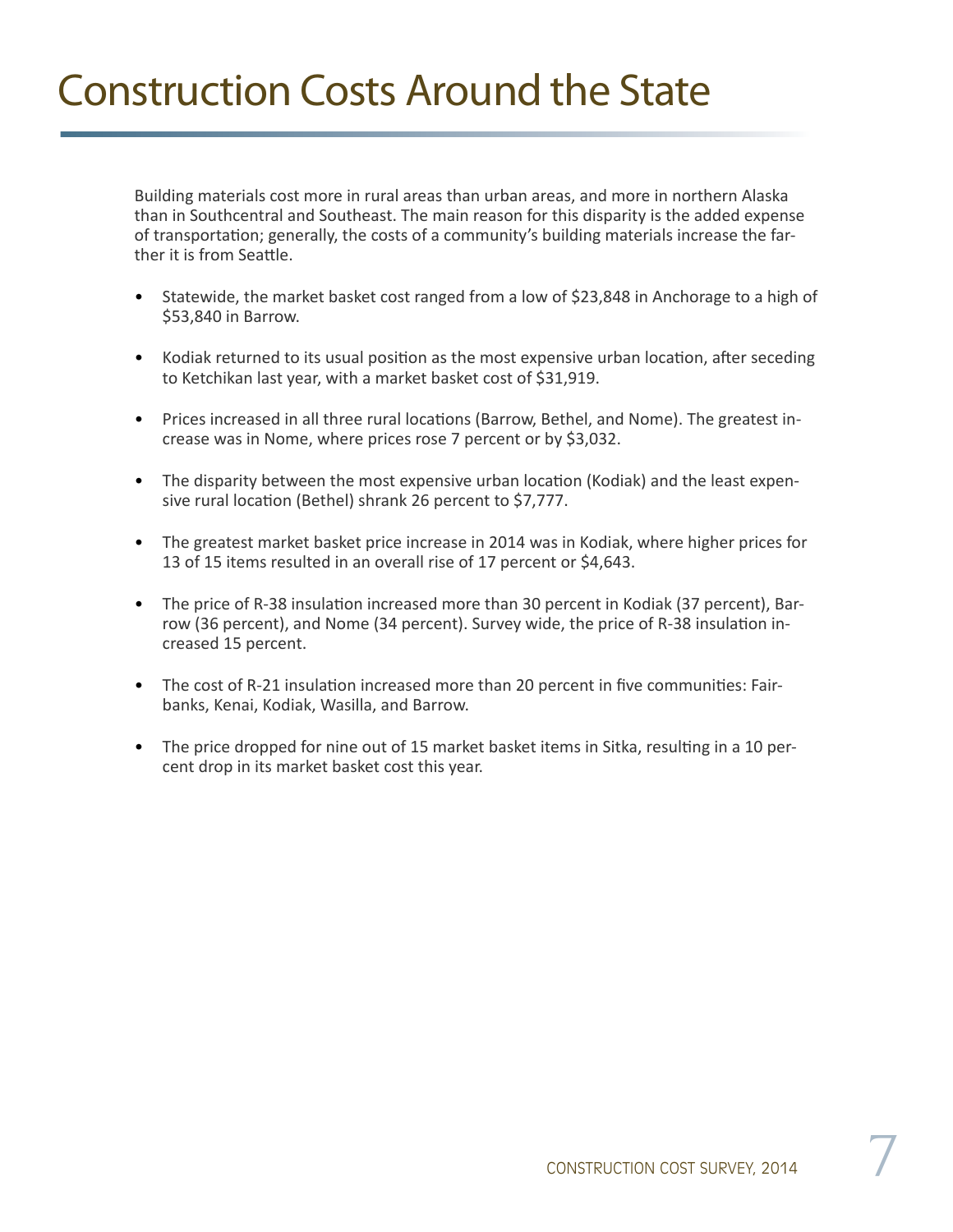# Alaska Suppliers Comparison Index

The Alaska Suppliers Comparison Index compares each community's market basket cost to Anchorage, the largest city in Alaska, as a benchmark. To create this index, Anchorage's market basket cost is given an index value of 100. Dividing the average cost for a survey area by the Anchorage value (\$23,848) produces the index value for that community.

- The Anchorage market basket cost didn't change substantially from 2013; it decreased just \$6 in 2014. Index values rose in areas with price increases and fell in areas with price decreases.
- Kodiak had the most significant index value change with a 17 percent rise in market basket prices in 2014. Kodiak's index gained 20 points, rising from 114 in 2013 to 134 in 2014.
- All surveyed locations' index values exceeded Anchorage, with urban locations ranging from 104 (Sitka) to 134 (Kodiak) and rural locations ranging from 166 in Bethel to 226 in Barrow. All three rural index values went up in 2014, as prices in these areas increased in both real terms and relative to Anchorage.
- Sitka was the only area whose index value fell in 2014, dropping from 115 in 2013 to 104 in 2014.

#### **Alaska Suppliers Comparison Index, 2012 to 2014**

Urban and Rural Residential Construction (without concrete, rebar, doors, or windows), Index by Community with Anchorage as Baseline



<sup>&</sup>lt;sup>1</sup>Rural areas include metal roofing instead of asphalt shingles.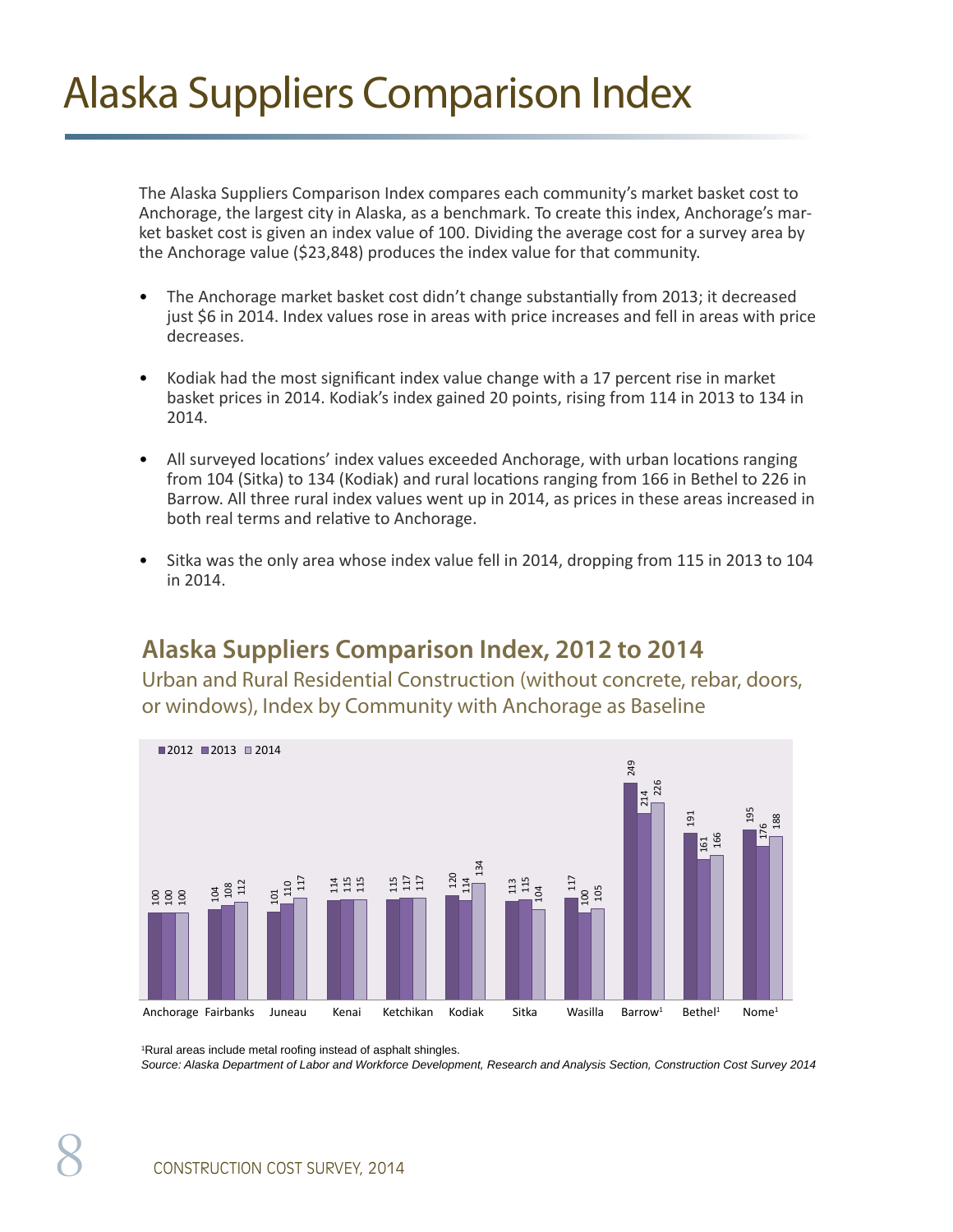# Construction Costs in Alaska vs. Seattle

We include suppliers from Seattle and the surrounding metropolitan area in the Alaska Construction Cost Survey, as some contractors acquire their materials from outside Alaska. For Alaska suppliers, the market basket price already includes the cost of shipping goods to the work site in their community. We add transportation costs to Seattle's market basket total to estimate what local contractors would pay if they bought directly from Seattle suppliers and shipped their materials north. Seattle prices can't be accurately compared to prices in the three rural areas because the Seattle market basket and the total calculated shipping costs include asphalt shingles rather than metal roofing. For this reason, the following points pertain only to the seven participating urban communities.

- The Seattle market basket increased 5 percent to \$22,476. Juneau joined Ketchikan as the only two urban communities where builders would save by purchasing the market basket items in Seattle and having them shipped rather than buying them locally.
- Ketchikan builders would have to pay \$2,063 more to purchase locally, and those in Juneau would have to pay \$205 more. The savings for all other locations purchasing locally ranged from \$189 (Kodiak) to \$7,052 (Wasilla).
- Because the price of market basket materials in Sitka dropped, their 'buy local' savings increased by \$4,776 to \$6,882. All of Alaska's urban locations, except Juneau and Kodiak, saved more when buying local in 2014 than in 2013.

#### **Costs to Buy Local vs. Ship From Seattle, 2014**

Alaska and Seattle Suppliers (without concrete, rebar, doors, or windows)



<sup>1</sup>Rural areas include metal roofing instead of asphalt shingles.

Note: Seattle prices include asphalt shingles for all locations.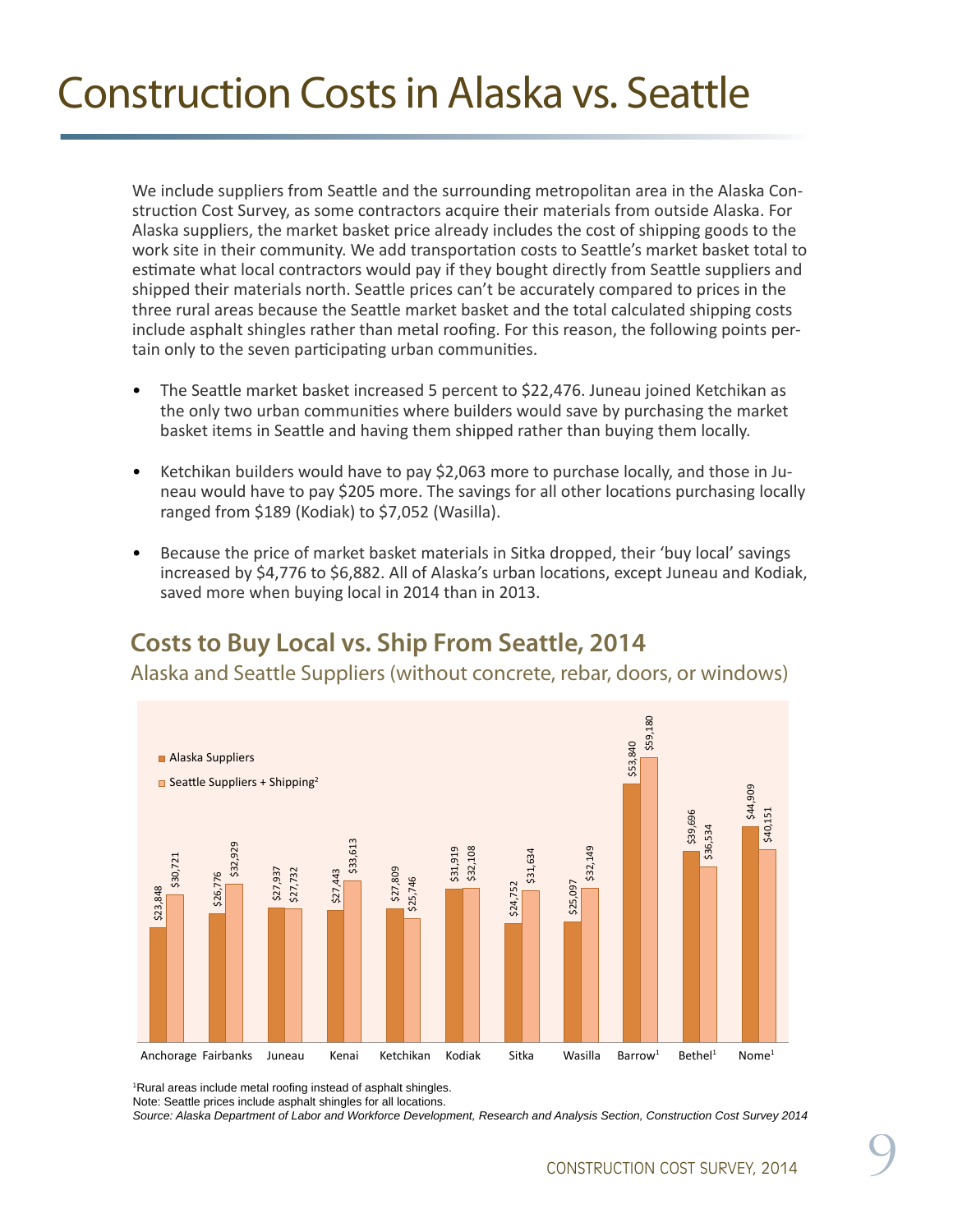## Transportation Index for Market Basket from Seattle

Transportation is one of the primary influences on building costs in Alaska. The cost of transporting materials from Seattle directly relates to the distance between Seattle and the surveyed communities. The Transportation Index compares the cost to ship the basic market basket to each community to the cost to ship to Anchorage. Shipping costs to rural areas may be overstated, as metal roofing is less expensive to ship because it's lighter and can be transported inside or outside of a container.

Like the Alaska Suppliers Comparison Index, the Transportation Index assigns Anchorage an index value of 100. Dividing the average value for a survey area by the Anchorage shipping cost (\$8,245) produces the index value for that community.

- Shipping costs to Anchorage increased \$829, or 11 percent, in 2014. Areas with cost increases of less than 11 percent have lower index values in 2014 than in 2013. Areas where transportation costs increased more than 11 percent have higher index values this year.
- While transportation costs increased in all 11 communities in 2014, the index value only increased in the six communities where costs increased more than 11 percent.

#### **Transportation Index for Market Basket from Seattle, 2012 to 2014** Index by Community with Anchorage as Baseline



10 CONSTRUCTION COST SURVEY, 2014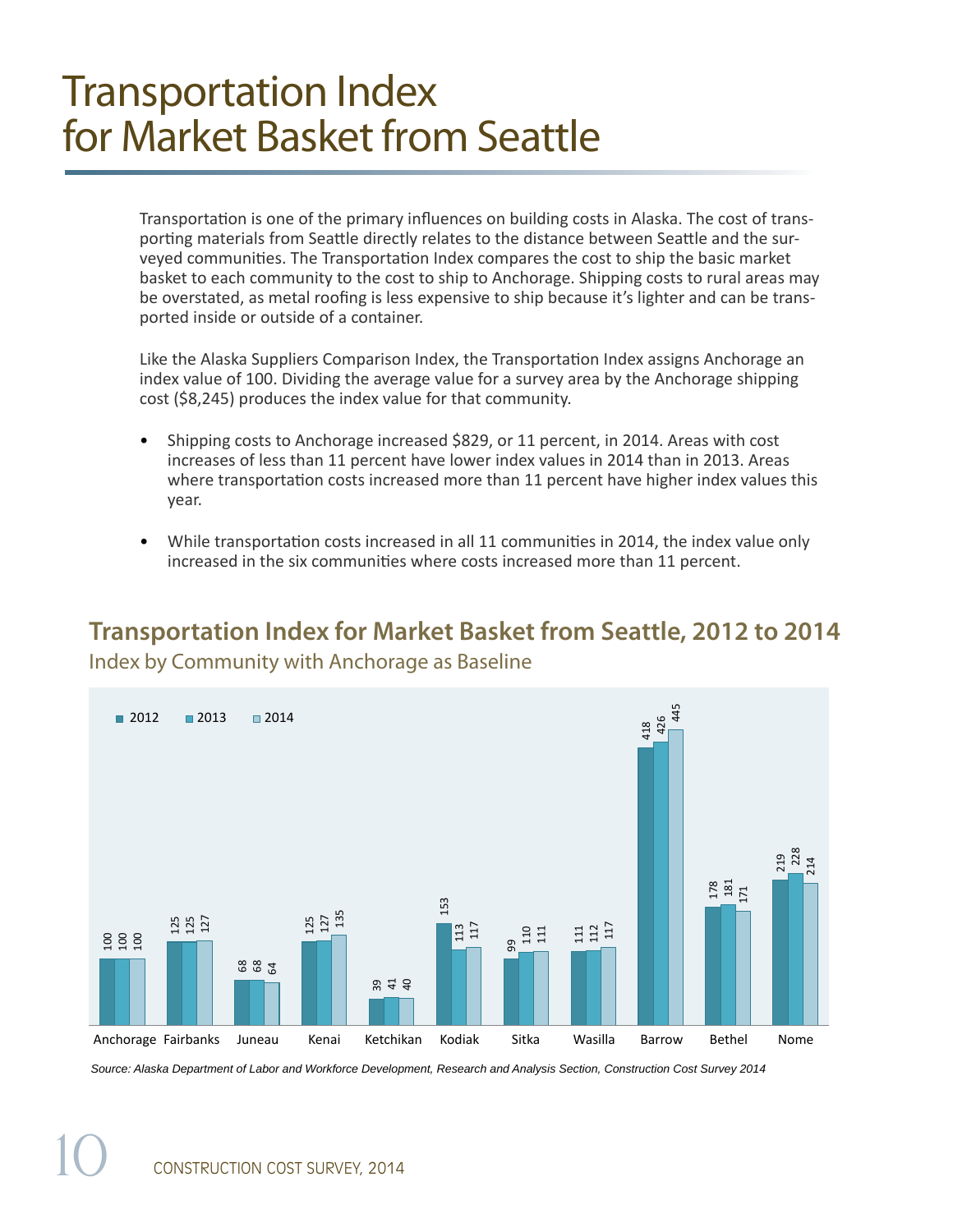- Juneau (64) and Ketchikan (40) continued to be the only two surveyed communities with transportation index values of less than 100.
- Kenai and Wasilla had the highest percentage increases this year, resulting in shipping costs that were \$1,705 (18 percent) more in Kenai and \$1,373 (17 percent) more in Wasilla than the year before.
- Ketchikan, the closest city to Seattle, had the lowest shipping costs. This year's shipping costs of \$3,270 and corresponding index value of 40 were less than half that of Anchorage's. On the opposite end of the scale, shipping costs to Barrow, the farthest location from Seattle, were \$36,704. This figure is nearly four and a half times the cost of shipping to Anchorage and more than ten times the cost of shipping to Ketchikan.

# Methodology

Twenty-six suppliers in Alaska and 10 in Washington participated in this year's survey. Alaska participants represented 11 unique firms, as some companies have stores in multiple locations. Washington participants represented four unique firms. In addition, 14 concrete suppliers and six shipping companies participated in this year's survey.

We ask building suppliers what discounts, if any, they provide to contractors for a "package" of building materials sufficient to build a single-family home. If they give a discount, we factor it into the market basket prices the supplier reported. The same is true for concrete suppliers.

To determine the cost of transportation, carriers are given the weight (approximately 49,000 pounds) and the volume (about 2,000 cubic feet) of the materials. These measurements generally require a 20-foot platform and a 20-foot container for all the materials. We also assume that all fees for required services are included in the reported shipment cost. These services include loading/unloading, protection and fastening of goods, and delivery to the building site. The shippers' market basket includes asphalt shingles rather than metal roofing.

To reflect the vendors' respective market shares, respondents' values are weighted by the size of the respective firms. For Alaska businesses, size is based on the reported number of employees from the Alaska Department of Labor and Workforce Development's employment security tax wage database for the second quarter of 2013. America's Labor Market Information System provided 2014 employee counts for Seattle suppliers.

Over time, changes to the makeup of the market basket have been necessary to remain current with building standards. In 2001, we replaced cedar bevel siding with T1-11 siding. In 2003, we substituted metal roofing for asphalt shingles in the three rural areas.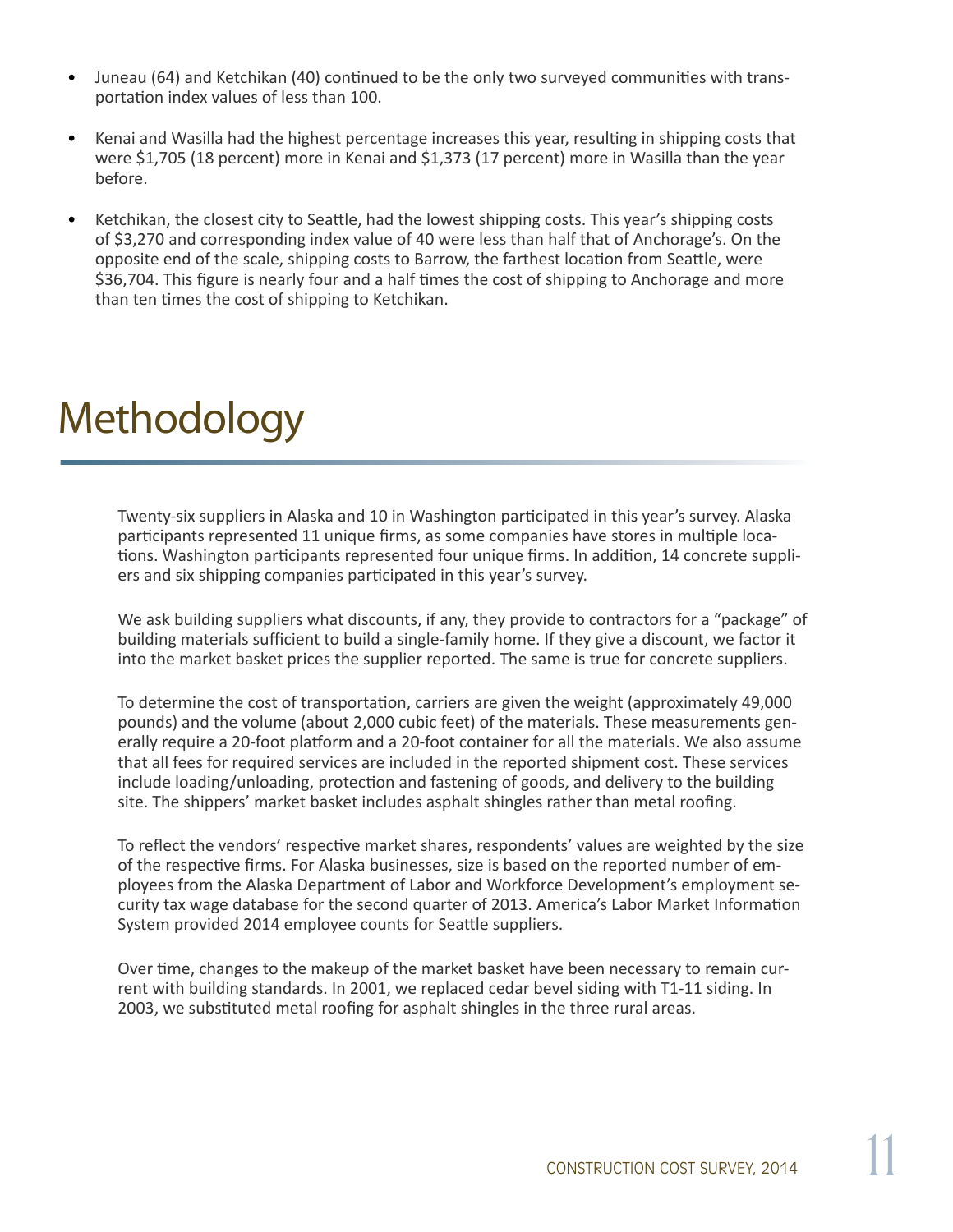| Alaska Suppliers, 2014                  |                |             |                                                                                                                                                                                                                                                                                                                                                                                                                                                                                                                                                            |                        |                                                                                                                                                                                                                                                                                             |                                                                                                                                                                                                                                                                                                     |                    |                  |                                                |                  |                                                                                                                                                                                                                                                                                                                                                                                        | Urban              |               |                                                |
|-----------------------------------------|----------------|-------------|------------------------------------------------------------------------------------------------------------------------------------------------------------------------------------------------------------------------------------------------------------------------------------------------------------------------------------------------------------------------------------------------------------------------------------------------------------------------------------------------------------------------------------------------------------|------------------------|---------------------------------------------------------------------------------------------------------------------------------------------------------------------------------------------------------------------------------------------------------------------------------------------|-----------------------------------------------------------------------------------------------------------------------------------------------------------------------------------------------------------------------------------------------------------------------------------------------------|--------------------|------------------|------------------------------------------------|------------------|----------------------------------------------------------------------------------------------------------------------------------------------------------------------------------------------------------------------------------------------------------------------------------------------------------------------------------------------------------------------------------------|--------------------|---------------|------------------------------------------------|
| Market Basket Items                     | Quantity       | Units       |                                                                                                                                                                                                                                                                                                                                                                                                                                                                                                                                                            |                        |                                                                                                                                                                                                                                                                                             | Size Length Anchorage Fairbanks Juneau                                                                                                                                                                                                                                                              |                    | Kenai            | Ketchikan                                      | Kodiak           | Sitka                                                                                                                                                                                                                                                                                                                                                                                  | Wasilla            | Barrow        | Bethel                                         |
| BCI 60 Series                           | 768            |             | $\ddot{4}$                                                                                                                                                                                                                                                                                                                                                                                                                                                                                                                                                 |                        | \$2,225                                                                                                                                                                                                                                                                                     | \$2,717                                                                                                                                                                                                                                                                                             |                    |                  |                                                |                  | \$1,866                                                                                                                                                                                                                                                                                                                                                                                | \$2,400            | \$3,886       | \$4,562                                        |
| $2-4-1$ T&G FF Underlay $4' \times 8'$  |                |             | 1/8"                                                                                                                                                                                                                                                                                                                                                                                                                                                                                                                                                       |                        | \$2,855                                                                                                                                                                                                                                                                                     | \$3,148                                                                                                                                                                                                                                                                                             | \$3,548<br>\$3,062 |                  |                                                |                  |                                                                                                                                                                                                                                                                                                                                                                                        | \$2,909            | \$7,129       | \$4,464                                        |
| T-111 8" Center Groove 4' x 10' Siding  | 8              | pcs         | 5/8"                                                                                                                                                                                                                                                                                                                                                                                                                                                                                                                                                       |                        | \$2,966                                                                                                                                                                                                                                                                                     | \$3,332                                                                                                                                                                                                                                                                                             |                    |                  |                                                |                  |                                                                                                                                                                                                                                                                                                                                                                                        |                    | \$5,519       | \$5,251                                        |
| CDX 4' x 8' #53                         | 106            | pcs         | 5/8"                                                                                                                                                                                                                                                                                                                                                                                                                                                                                                                                                       |                        | \$2,553                                                                                                                                                                                                                                                                                     | \$2,698                                                                                                                                                                                                                                                                                             |                    |                  | \$3,314<br>\$3,137<br>\$8,194<br>\$88<br>\$889 |                  | $\begin{array}{l} \mathbb{S}^1\\ \mathbb{S}^2\\ \mathbb{S}^3\\ \mathbb{S}^4\\ \mathbb{S}^5\\ \mathbb{S}^6\\ \mathbb{S}^7\\ \mathbb{S}^8\\ \mathbb{S}^8\\ \mathbb{S}^7\\ \mathbb{S}^8\\ \mathbb{S}^7\\ \mathbb{S}^7\\ \mathbb{S}^7\\ \mathbb{S}^7\\ \mathbb{S}^7\\ \mathbb{S}^7\\ \mathbb{S}^7\\ \mathbb{S}^7\\ \mathbb{S}^7\\ \mathbb{S}^7\\ \mathbb{S}^7\\ \mathbb{S}^7\\ \mathbb{S}$ | \$3,080<br>\$2,699 |               | \$3,663                                        |
| Studs #2 & btr Kiln-dried               | 164            | pcs         |                                                                                                                                                                                                                                                                                                                                                                                                                                                                                                                                                            | 925/8                  | \$441                                                                                                                                                                                                                                                                                       | $\begin{array}{l} 57.37 \\ 56.37 \\ 67.37 \\ 77.47 \\ 77.57 \\ 77.57 \\ 77.57 \\ 77.57 \\ 77.57 \\ 77.57 \\ 77.57 \\ 77.57 \\ 77.57 \\ 77.57 \\ 77.57 \\ 77.57 \\ 77.57 \\ 77.57 \\ 77.57 \\ 77.57 \\ 77.57 \\ 77.57 \\ 77.57 \\ 77.57 \\ 77.57 \\ 77.57 \\ 77.57 \\ 77.57 \\ 77.57 \\ 77.57 \\ 77$ |                    |                  |                                                |                  |                                                                                                                                                                                                                                                                                                                                                                                        |                    |               | \$1,276<br>\$2,956<br>\$2,572<br>\$3,114       |
| Studs #2 & btr #14 Kiln-dried           | 263            | pcs         | $\begin{array}{l} \n\hat{\gamma}^2 \times \hat{\gamma}^2 \times \hat{\gamma}^2 \times \hat{\gamma}^2 \times \hat{\gamma}^2 \times \hat{\gamma}^2 \times \hat{\gamma}^2 \times \hat{\gamma}^2 \times \hat{\gamma}^2 \times \hat{\gamma}^2 \times \hat{\gamma}^2 \times \hat{\gamma}^2 \times \hat{\gamma}^2 \times \hat{\gamma}^2 \times \hat{\gamma}^2 \times \hat{\gamma}^2 \times \hat{\gamma}^2 \times \hat{\gamma}^2 \times \hat{\gamma}^2 \times \hat{\gamma}^2 \times \hat{\gamma}^2 \times \hat{\gamma}^2 \times \hat{\gamma}^2 \times \hat{\gamma$ | 5/8"<br>$\overline{8}$ |                                                                                                                                                                                                                                                                                             |                                                                                                                                                                                                                                                                                                     |                    |                  |                                                |                  |                                                                                                                                                                                                                                                                                                                                                                                        |                    |               |                                                |
| 4' x 12' Plain Sheetrock #84            | 95             | pcs         |                                                                                                                                                                                                                                                                                                                                                                                                                                                                                                                                                            |                        |                                                                                                                                                                                                                                                                                             |                                                                                                                                                                                                                                                                                                     |                    |                  |                                                |                  |                                                                                                                                                                                                                                                                                                                                                                                        |                    |               |                                                |
| 4' x 12' Type X Sheetrock #109          | 68             | pcs         | 5/8"                                                                                                                                                                                                                                                                                                                                                                                                                                                                                                                                                       |                        |                                                                                                                                                                                                                                                                                             |                                                                                                                                                                                                                                                                                                     |                    |                  |                                                |                  |                                                                                                                                                                                                                                                                                                                                                                                        |                    |               |                                                |
| Fiberglass Bat Insulation (2,560 sq ft) | $\overline{6}$ |             |                                                                                                                                                                                                                                                                                                                                                                                                                                                                                                                                                            | 64 sq fl               |                                                                                                                                                                                                                                                                                             |                                                                                                                                                                                                                                                                                                     |                    |                  |                                                |                  |                                                                                                                                                                                                                                                                                                                                                                                        |                    |               |                                                |
| Fiberglass Bat Insulation (2,034 sq ft) | $\mathcal{S}$  | bags        | bags R-38" x 24"<br>bags R-21" x 15"                                                                                                                                                                                                                                                                                                                                                                                                                                                                                                                       | 68 sq ft               | $\begin{array}{l} 57.077 \\ 56.465 \\ 57.65 \\ 58.568 \\ 59.568 \\ 52.460 \\ 53.460 \\ 54.460 \\ 55.460 \\ 56.460 \\ 57.460 \\ 58.460 \\ 59.460 \\ 50.460 \\ 50.460 \\ 50.460 \\ 50.460 \\ 50.460 \\ 50.460 \\ 50.460 \\ 50.460 \\ 50.460 \\ 50.460 \\ 50.460 \\ 50.460 \\ 50.460 \\ 50.46$ |                                                                                                                                                                                                                                                                                                     |                    |                  |                                                |                  |                                                                                                                                                                                                                                                                                                                                                                                        |                    |               | \$3,384<br>\$2,282<br>\$2,78<br>\$485<br>\$465 |
| <b>NMB Electric Wire</b>                |                | boxes       |                                                                                                                                                                                                                                                                                                                                                                                                                                                                                                                                                            | 250                    |                                                                                                                                                                                                                                                                                             |                                                                                                                                                                                                                                                                                                     |                    |                  |                                                |                  |                                                                                                                                                                                                                                                                                                                                                                                        |                    |               |                                                |
| Single Breaker                          | 15             | pcs         | 15 Amp                                                                                                                                                                                                                                                                                                                                                                                                                                                                                                                                                     |                        |                                                                                                                                                                                                                                                                                             |                                                                                                                                                                                                                                                                                                     |                    |                  |                                                |                  |                                                                                                                                                                                                                                                                                                                                                                                        |                    |               |                                                |
| Copper Pipe Type 'M'                    | 150            |             | 3/4"                                                                                                                                                                                                                                                                                                                                                                                                                                                                                                                                                       |                        |                                                                                                                                                                                                                                                                                             |                                                                                                                                                                                                                                                                                                     |                    |                  |                                                |                  |                                                                                                                                                                                                                                                                                                                                                                                        |                    |               |                                                |
| ABS Pipe                                | 100            |             |                                                                                                                                                                                                                                                                                                                                                                                                                                                                                                                                                            |                        |                                                                                                                                                                                                                                                                                             |                                                                                                                                                                                                                                                                                                     |                    |                  |                                                |                  |                                                                                                                                                                                                                                                                                                                                                                                        |                    |               |                                                |
| 3 Tab Shingles Brown                    |                | 102 bundles |                                                                                                                                                                                                                                                                                                                                                                                                                                                                                                                                                            |                        |                                                                                                                                                                                                                                                                                             |                                                                                                                                                                                                                                                                                                     |                    |                  |                                                |                  |                                                                                                                                                                                                                                                                                                                                                                                        |                    | $\frac{4}{5}$ | $\frac{4}{5}$                                  |
| Metal Roofing                           | 3,215          | sq ft       | $3' \times 20'$                                                                                                                                                                                                                                                                                                                                                                                                                                                                                                                                            |                        |                                                                                                                                                                                                                                                                                             |                                                                                                                                                                                                                                                                                                     |                    |                  | ⋚                                              |                  |                                                                                                                                                                                                                                                                                                                                                                                        |                    | \$4,784       | \$4,572                                        |
| Total (Without Concrete and Rebar)      |                |             |                                                                                                                                                                                                                                                                                                                                                                                                                                                                                                                                                            |                        | \$23,848                                                                                                                                                                                                                                                                                    | \$26,776                                                                                                                                                                                                                                                                                            | \$27,937           | \$27,443         | \$27,809                                       | \$31,919         | \$24,752                                                                                                                                                                                                                                                                                                                                                                               | \$25,097           | \$53,840      | \$39,696                                       |
| Concrete                                | 30             | yds         |                                                                                                                                                                                                                                                                                                                                                                                                                                                                                                                                                            |                        | \$3,775                                                                                                                                                                                                                                                                                     | \$3,361                                                                                                                                                                                                                                                                                             | \$5,445<br>\$718   | \$3,968<br>\$799 | \$5,250<br>\$743                               | \$7,020<br>\$762 | \$6,045                                                                                                                                                                                                                                                                                                                                                                                | \$3,449            |               |                                                |
| #4 Rebar                                | 33             | pcs         | 1/2"                                                                                                                                                                                                                                                                                                                                                                                                                                                                                                                                                       | Š.                     | \$870                                                                                                                                                                                                                                                                                       | \$992                                                                                                                                                                                                                                                                                               |                    |                  |                                                |                  | \$962                                                                                                                                                                                                                                                                                                                                                                                  | \$90               |               | *Rural areas exclude                           |
| Total (With Concrete and Rebar)         |                |             |                                                                                                                                                                                                                                                                                                                                                                                                                                                                                                                                                            |                        | \$28,493                                                                                                                                                                                                                                                                                    | \$31,129                                                                                                                                                                                                                                                                                            | \$34,100           | \$32,210         | \$33,802                                       | \$39,701         | \$31,759                                                                                                                                                                                                                                                                                                                                                                               | \$29,447           |               | concrete and rebar                             |

Weighted average using 2013 Q2 ODB202 or 2014 ALMIS Employer Database (1st Edition) number of employees where applicable<br>Totals may not sum due to rounding.<br>N/A = Not Applicable<br>Source: Alaska Department of Labor and Workf Weighted average using 2013 Q2 ODB202 or 2014 ALMIS Employer Database (1st Edition) number of employees where applicable Totals may not sum due to rounding.

N/A = Not Applicable

*Source: Alaska Department of Labor and Workforce Development, Research and Analysis Section, Construction Cost Survey 2014*

# Average Price for Doors and Windows **Average Price for Doors and Windows** Alaska Suppliers, 2014 Alaska Suppliers, 2014

|                                                                    |            |                                |         |                   |                   |         |         |                 | Jrban                                        |                         | <b>Rural</b> |
|--------------------------------------------------------------------|------------|--------------------------------|---------|-------------------|-------------------|---------|---------|-----------------|----------------------------------------------|-------------------------|--------------|
| <b><i>Market Basket Items</i></b>                                  | Units<br>5 |                                |         |                   |                   |         |         |                 |                                              |                         |              |
| R7 Metal Insulated Doors with 6" Jamb                              |            |                                |         |                   |                   |         |         |                 |                                              |                         |              |
| Low E Argon Windows with R > 2.8 Vinyl Casements                   | ပ္မ        | $2.6^{\circ} \times 3^{\circ}$ |         |                   |                   |         |         |                 |                                              |                         |              |
| Low E Argon Windows with R > 2.8 Vinyl Casements, 5.7<br>E-Gress   | pcs        | $2.6' \times 4'$               |         |                   |                   |         |         |                 |                                              |                         |              |
| -ow E Argon Windows with $R > 2.8$ Vinyl Casements, 5.7<br>E-Gress | pcs        | $8.0^{\circ} \times 4^{\circ}$ | \$715   | \$1,989           | $$1,729$ $$1,243$ |         | \$989   |                 | $$2,100$ $$1,373$ $$1,459$ $$1,233$ $$1,960$ |                         | \$852        |
| Total Cost of Doors and Windows                                    |            |                                | \$3,152 | <sub>04,859</sub> | \$4,858           | \$3,901 | \$4,101 | \$5,700 \$4,846 | \$4,248                                      | \$5,189 \$6,507 \$4,523 |              |
|                                                                    |            |                                |         |                   |                   |         |         |                 |                                              |                         |              |

Weighted average using 2013 Q2 ODB202 or 2014 ALMIS Employer Database (1st Edition) number of employees where applicable<br>Totals may not sum due to rounding.<br>Source: Alaska Department of Labor and Workforce Development, Res Weighted average using 2013 Q2 ODB202 or 2014 ALMIS Employer Database (1st Edition) number of employees where applicable Totals may not sum due to rounding.

*Source: Alaska Department of Labor and Workforce Development, Research and Analysis Section, Construction Cost Survey 2014*